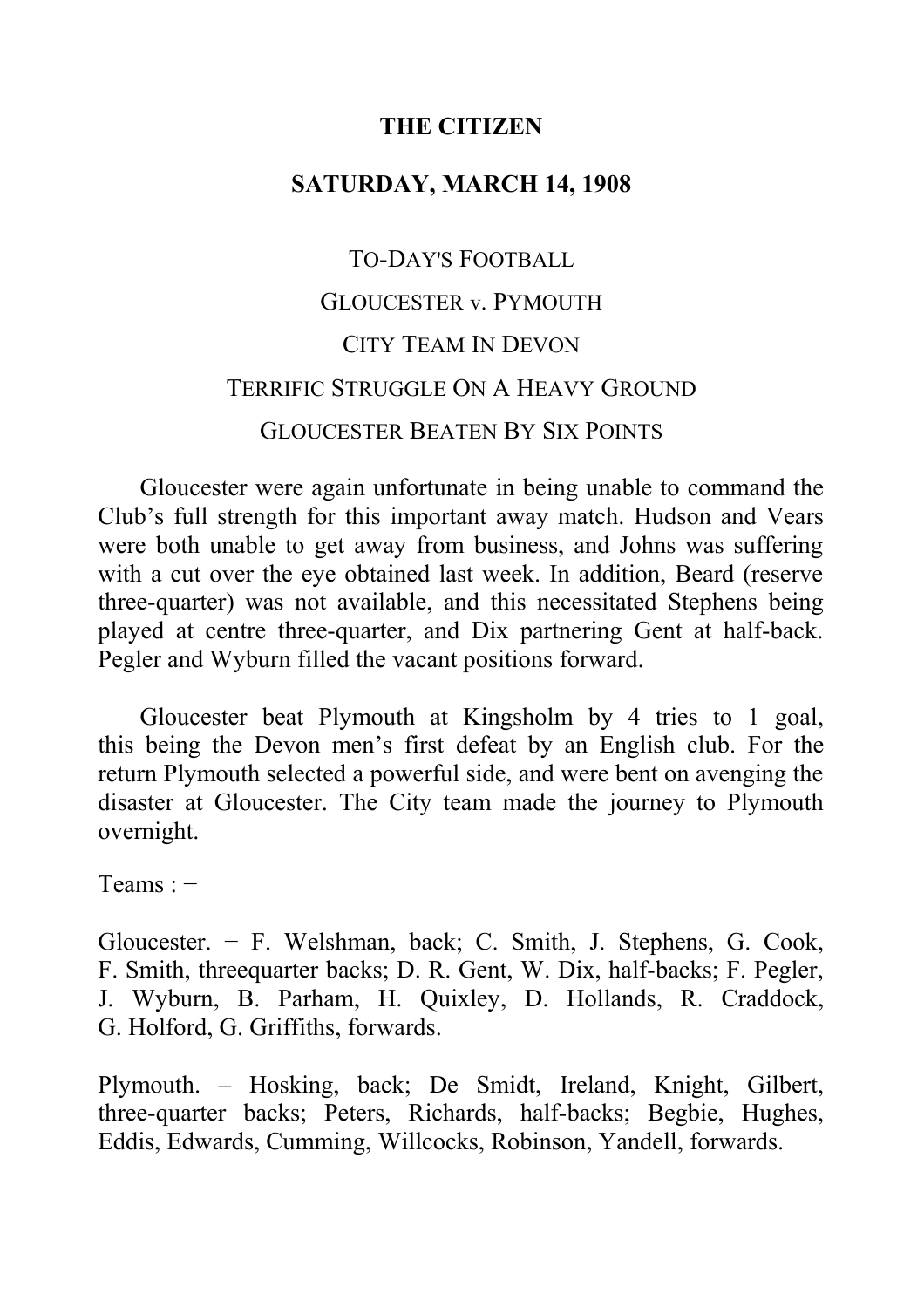The weather was terrible, rain having fallen continuously all night, and the turf was saturated. Straw was required on a considerable portion of the field. There were 3,000 spectators.

Plymouth started and got close to the Citizens' 25, where from a scrum Craddock broke away and kicked well inside Plymouth's half. A rush by the home forwards was daringly stopped by Welshman going down in front of the whole pack. Smart footwork by the Citizens' forwards took them inside the home quarters, but Hosking stopped them.

Smart work by Stephens kept Plymouth strenuously defending, but De Smidt with a flying kick sent out to centre. A smart run by Hollands again took Gloucester within a few yards of the home line, but an infringement by Gent gave them relief. Gloucester were persistent and reached the Plymouth quarter line, but Cook and Stephens were unable to hold the greasy ball, and Plymouth, with a round of passing, got close to the Gloucester line, where Welshman saved a certain try by a quick punt to touch. A minute later he tackled De Smidt, but the Plymouth man grounded the ball, Peters failing to majorise.

The home team kept up considerable pressure, and for several minutes play was close to the Citizens' line, but they defended gamely. Welshman, when severely pressed, ran over his own line, and, dropping the slippery ball, Peters scored another unconverted try.

This further reverse spurred Gloucester, who attacked vigorously, and Cook kicked over the line, but just too hard, the ball rolling dead. Within half a minute F. Smith executed a fine run and kick, forcing Hosking to concede a minor. Plymouth, by loose forward work, got close down, and twice crossed, but were recalled, and they were pressing heavily at the interval.

> HALF-TIME SCORE : Plymouth …………… 2 tries Gloucester ………..….… Nil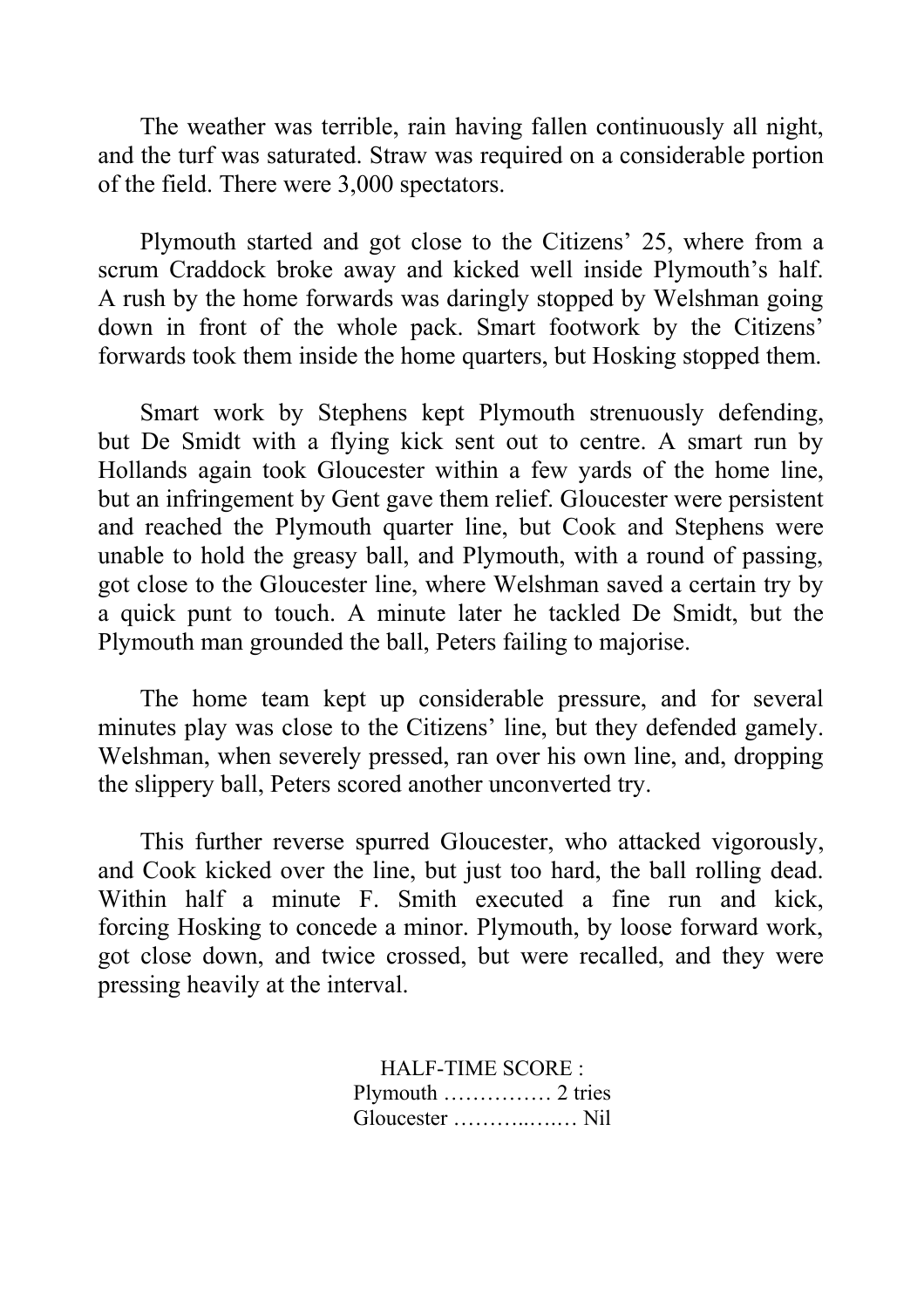The ground was like a quagmire when the second half opened with Gloucester playing down the incline, and a mistake by Wilcocks let the Citizens inside the home quarter. Plymouth eased out, but a series of mistakes let Gloucester again in the home 25. Tall kicking by Plymouth took them to the other end, where Stephens hauled down De Smidt within two yards of the line.

Plymouth continued on the offensive, and the Citizens were penalised right on the line, but the kick was faulty, and Gloucester relieved to the quarter flag, but a high punt by Peters over the line forced Stephens to save. Plymouth were persistent in their effort, but the Citizens put up a great defence.

A magnificent forward rush by the Citizens' forwards took play from one line to the other, and Gent looked like a certain scorer, when Richards fell on the ball within a yard of the line. Cook made a great effort to cross, but was held up, and a mark by Knight brought relief to Plymouth.

By short forward sturdy rushes Gloucester again found a footing inside the home quarter, but a remarkable run by Hosking took play to the City's quarter line. The game was fought out at a terrific pace considering the state of the ground, and the spectators were kept in a continual state of excitement when the ball travelled continuously from end to end.

The rain cleared off, but the ground was in such a condition that football was precarious. From a scrum inside their own half Gent got away, and dodging Hosking passed to Dix, who threw to Craddock, and he dribbled over for F. Smith to score an unconverted try.

A minute later Cook was nearly over, being put to touch five yards out. Plymouth relieved, and got to the other end, where misses by Welshman, Stephens, and Gent enabled Edwards to score for Plymouth. Gloucester defended strongly to the end, and kept the line from further downfall.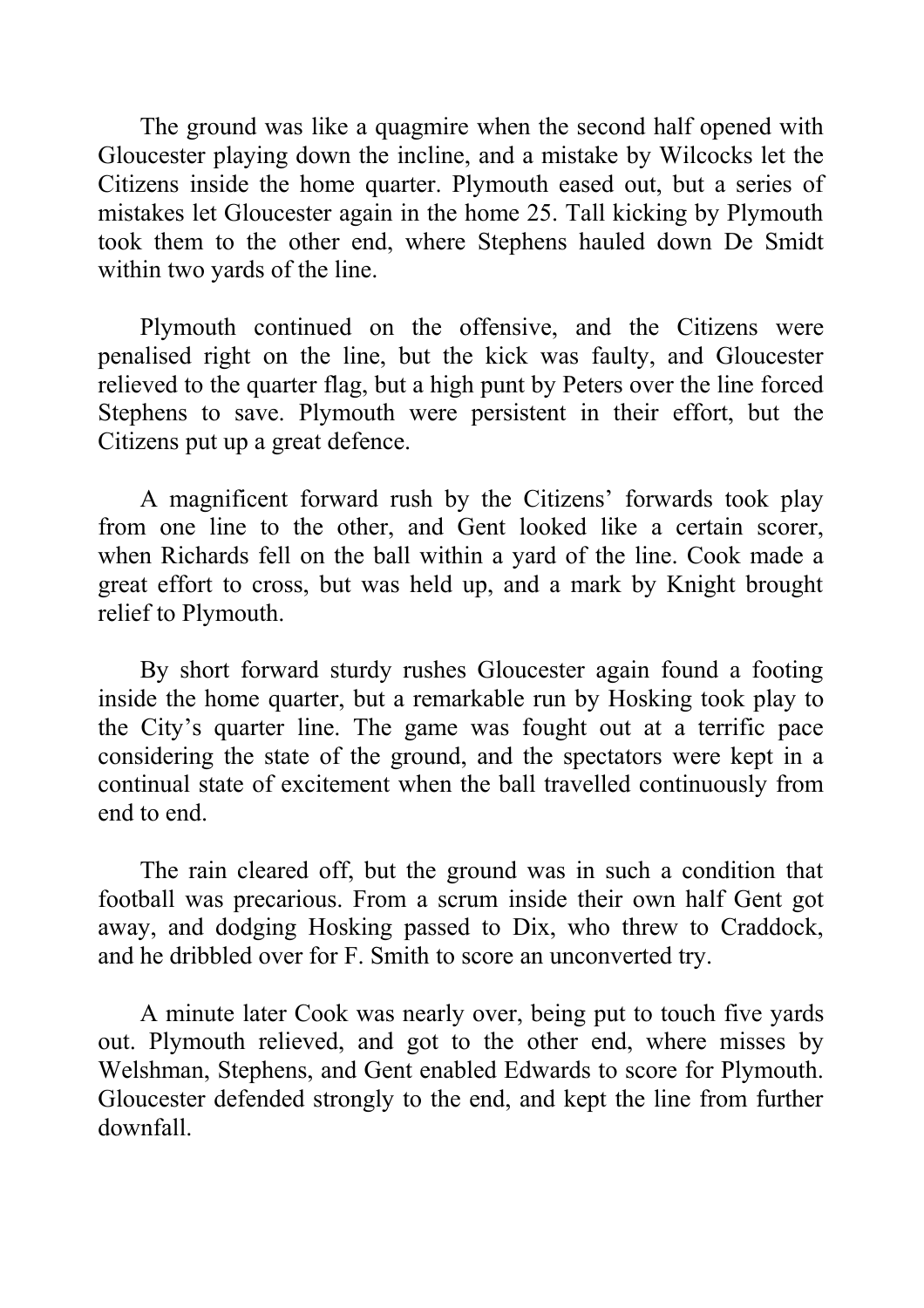Another account states that Plymouth's superiority forward was early manifested and throughout the first half they kept up a continuous pressure by desperate loose rushes, which resulted in scores by De Smidt and Richards. After the interval Gloucester adopted similar tactics, and tested Hosking severely.

> RESULT : Plymouth ………..…….tries (9 points) Gloucester ………….... 1 try (3 points)

## REMARKS

It was a terrific struggle considering the state of the ground. Two of Plymouth's tries were lucky. One was due to the greasy ball slipping through Welshman's fingers.

Taken on the whole Gloucester were slightly inferior to Plymouth. Their forward work was deserving of all merit, and had the day been fine the result would have been very different. The defence was magnificent, whilst the forwards were faster in the loose, but Dame Fortune was against the Citizens, and smiled broadly on the home team.

Berry played forward for Gloucester, but our message does not state the player who stood down for him. Ed.

#### GLOUCESTER A v. St. PAUL'S COLLEGE

### CITY SECONDS' HANDSOME WIN

At Kingsholm, before a moderate attendance.

Gloucester A : R. J. Butler, back; J. M. Baldwin, C. Cook, W. Egerton, and A. Pegler, three-quarter backs; W. Wotton and W. Hall, half-backs; A. Hawker, W. Jackson, W. Blackford, H. Wixey, W. Bailey, S. Hayward, G. Vears, and W. Lane, forwards.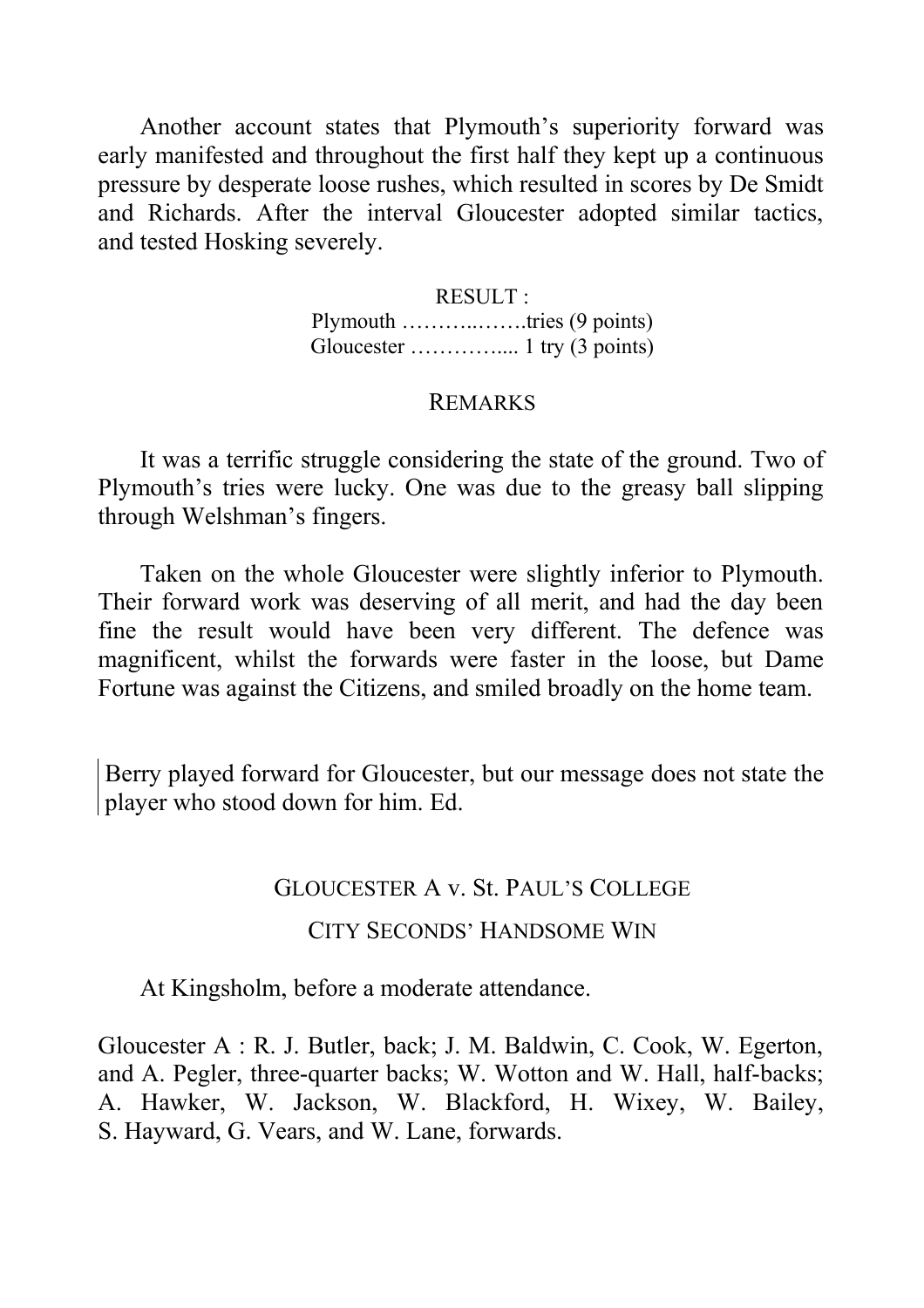College : J. R. Norman, back; G. J. Payne, H. Ferguson, W. Onions, and A. Bishop, three-quarter backs; H. C. Evans and K. G. Williams, halfbacks; T. Sevier, W. Julian, O. A. Summers, B. J. George, W. Brooks, J. Kelly, A. E. L. Pearce, and K. Armstrong, forwards.

Referee : Mr. F. Abbey.

Hawker started for the Seconds, and play was at once taken to the College 25. In some loose play a home forward gathered and passed out to Cook, who fed Pegler, but the wing man was pulled down by Norman. Useful kicking by Ferguson changed the venue, but a rush by the City forwards caused St. Paul's end to be visited again.

Off-side by Gloucester brought relief to the visitors, but Baldwin, with a clever run and pass to Hall, sent the game back. Working well in the loose, the Seconds got very close, and the full-back fumbling a score nearly resulted.

From a scrum five yards out the College heeled, and Williams passing to Onions, the latter punted high. Butler ran in to take the ball, but the leather bounced out of his arms, and was taken by Payne, who had a clear field. Racing hard the Collegian travelled three-parts the length of the ground and finished up a fine run by scoring in a good position. The try was converted.

Gloucester resumed, and there was a spell of even play at midfield. Jackson led a fine rush of the City forwards, but the College saved when matters looked dangerous. The Seconds attacked strongly, and following a good tackle by Baldwin the ball got loose. Egerton picked up, and though partly collared shook himself free, and scored a good try. Butler landed a fine goal from a none too easy position, and put the sides level.

Following the re-start the College nearly broke clear from faulty play by Wotton, but Gloucester soon gained a good position. Baldwin receiving on the left, ran and kicked over the line, but was robbed of a try through the ball bouncing awkwardly.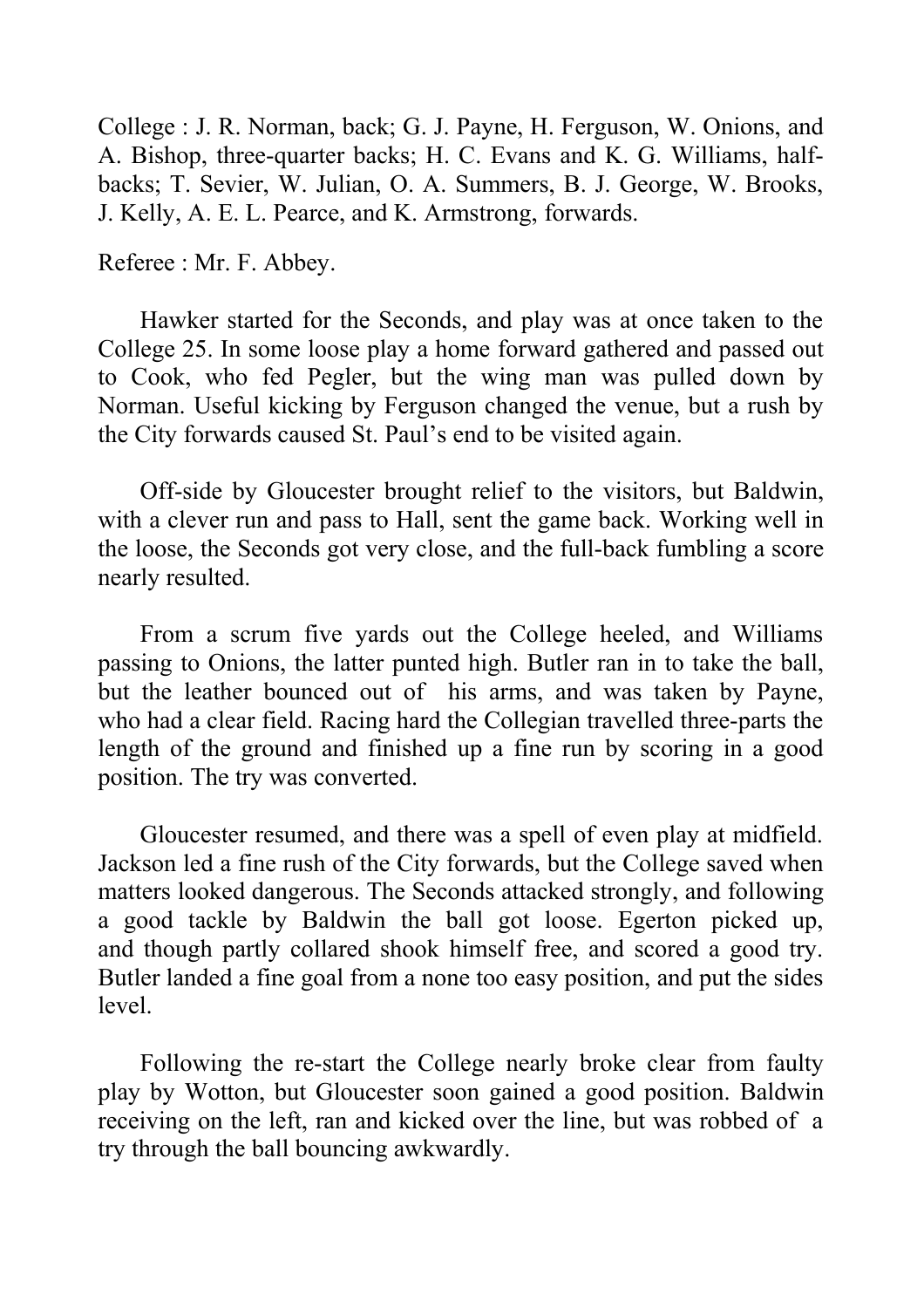Immediately after the drop-out the College again saved luckily from Jackson. Ensuing play was in favour of Gloucester, but there was lack of finish to the attacking movements. The Collegians played a strong dashing game forward, and keen tackling kept their lines intact.

Off-side by Williams caused his side to be penalised, but Butler's shot for goal went almost straight across the ground. There was a fine opening for a bunch of Gloucester forwards, but the ball bounced back awkwardly and could not be gathered. From a line-out Jackson burst away in fine style, but his pass was knocked on.

Similar mistakes lost further opportunities, and on the right wing Pegler was not fast enough to elude the opposition. Jackson was again prominent with a nice effort, and after Wixey and Vears had handled Egerton rushed over with a try. Butler's shot for goal  $-$  a fine attempt  $$ just failed.

The College resumed, and soon after Sevier sustained an injury to his ankle in a tackle, and had to retire.

> HALF-TIME SCORE : Gloucester A ……... 1 goal, 1 try College …………....……. 1 goal

The College resumed, but the opening play was of a very scrambling nature. A clever bit of work by Cook sent the ball to Norman, who was floored by the same player right in front of his goal. Gloucester had a good chance of scoring, but it was not accepted.

The Trainers cleared with a lucky flying kick, but Egerton and Hall put the Seconds back. Here Wotton gathered in the loose, and after passing by Hall and Cook the latter scored easily. No goal resulted.

Immediately on the drop-out Gloucester were on the attack again, and Baldwin was just robbed of a corner try through stepping into touch. A couple of minutes later the College defence was again penetrated by Cook, after pretty passing. The same player failed at goal.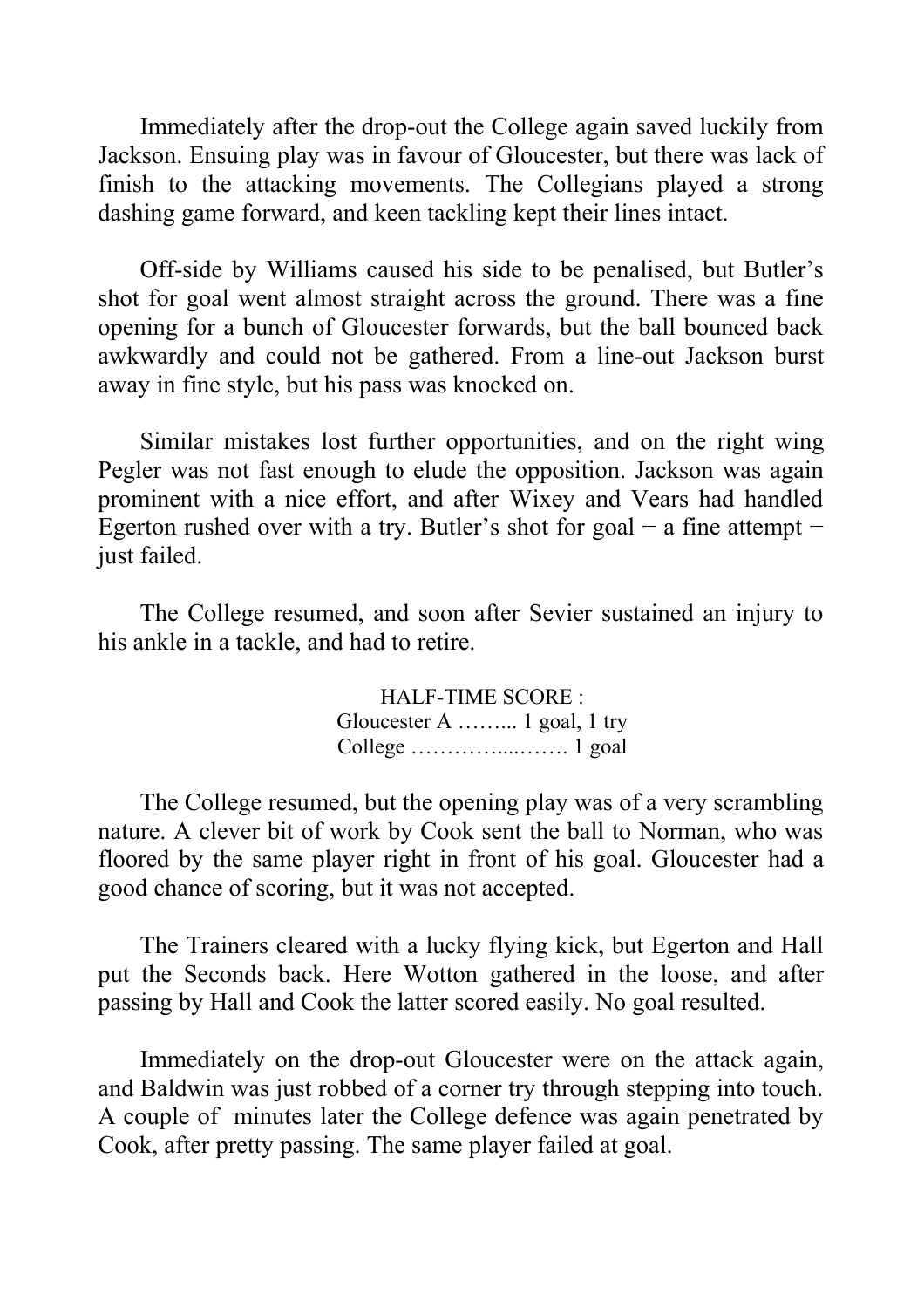The Seconds continued to have all the game, and a nice passing movement, initiated by Wotton, saw Egerton race down. The centre man held on a bit too long, but Baldwin made the best of the situation and notched a good try. Butler failed to convert.

Subsequent play was wholly in favour of the home team, who attacked continuously. After Baldwin and Pegler had been stopped on the respective wings, Cook kicked to Norman, who fumbled. Jackson was on the spot, and gathering neatly went over with the sixth try, which Butler converted.

Lane was the next to cross the College line from a scramble near the goal posts, and this being converted the Seconds' score was increased to 27 points.

The Trainers played up pluckily despite the adverse balance, but they rarely got dangerous. From a line-out near mid-field Jackson broke away, and letting the ball go Wotton ran over with an easy try, the place kick failing. The game to the end was all in favour of Gloucester, and further unconverted tries were added by Pegler and Bailey.

#### RESULT :

Gloucester A ……. 3 goals 7 tries (36 points) College ……………..…….. 1 goal (5 points)

#### REMARKS

After a good start the College went all to pieces, and the Seconds had a very easy journey. Tries were put on very quickly in the second half, the combination of the home backs being far too good for the opposition.

The Collegians had men with pace behind the scrum, and Payne's try was a fine individual effort, but their attempts at combination were very poor.